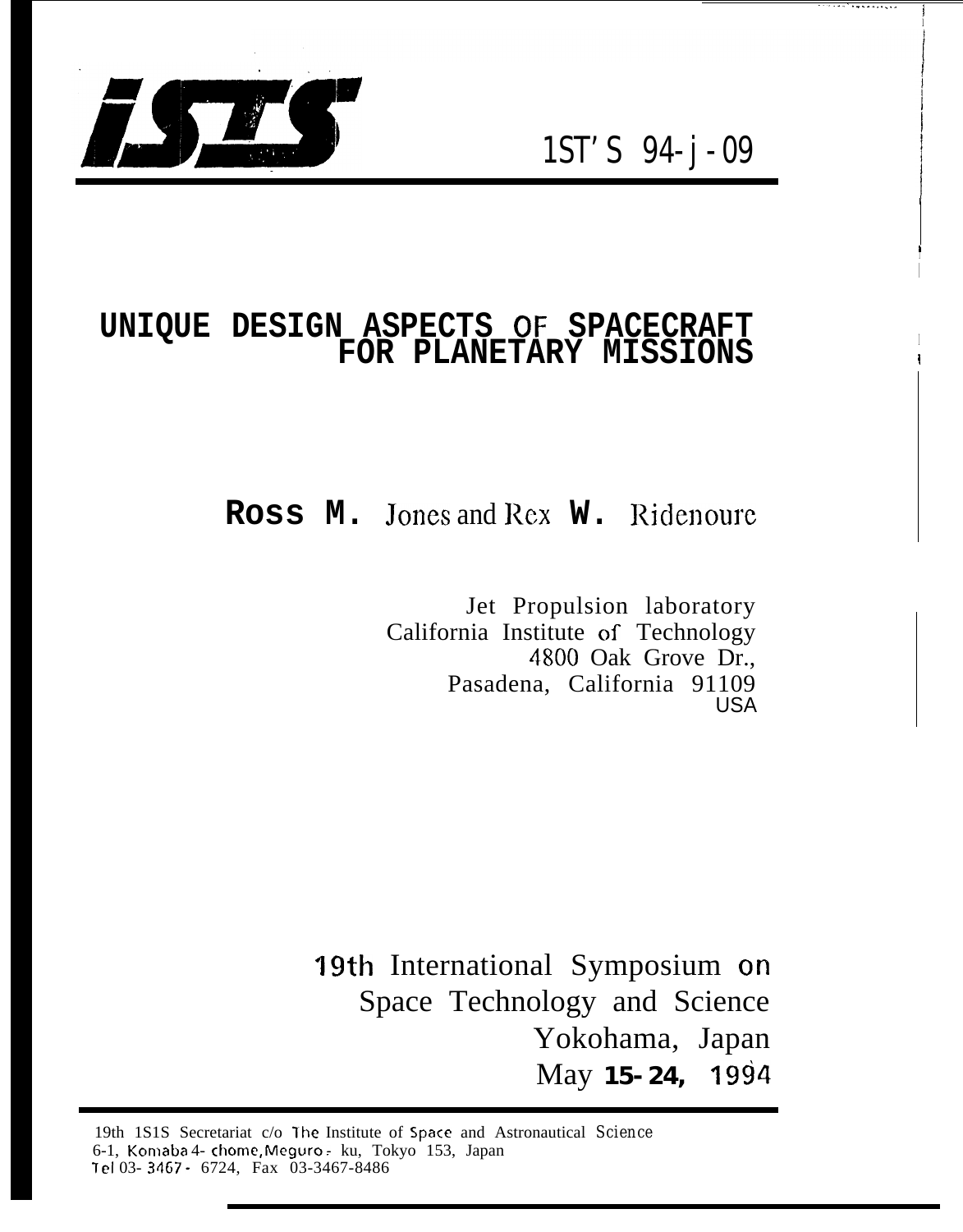## **UNIQUE DESIGN ASPECTS OF SPACECRAFT FOR PLANETARY MISSIONS**

Ross M. Jones<sup>†</sup> and Rex W. Ride noure<sup>\*</sup> Jet l'repulsion laboratory California lnstitutc of "J'ethnology 4800 Oak Grove Dr., Pasadena, California **91109**

#### **Abstraci**

NASA has embarked on a program of "better, faster, cheaper" missions for solar system exploration. NASA's new direction includes a large role for private industry in building the spacecraft for these new missions. This new direction for NASA's solar system exploration program poses a challenge to spacecraft builders who have more experience to date with spacecraft for Iiarth orbiting missions. The objective of this paper is to provide information on the unique design aspects of spacecraft for interplanetary missions in order to benefit those with little or no experience with this type of spacecraft. Hopefully this process will enhance the probability of success and reduce the risk to  $NASA$  for these types of missions. The paper will start by illustrating a range of missions with varying scientific objectives for inner planets, outer planets, small bodies, and space physics - and the.n address the added spacecraft capabilities or modifications compare.d to Iiarth-orbiter designs which will make these missions possible.

This paper will describe the unique aspects of these types of missions that drive the spacecraft design process. Some issues such as Earth and Sun range are obvious, but these and other considerations also have a large impact on most other spacecraft subsystems such as propulsion, telecommunications, power, thermal and data processing:. Mission issues such as lifetime and interplanetary navigation also affect the spacecraft design. The interplanetary environment (neutral, plasma, radiation and micrometeroid) is also different than the near-liarth environment in important areas. Finally, the interplanetary launch windows (some times as small as  $2$  weeks every  $2$  years) drive the spacecraft design and test process in ways different than for many Iiarth-orbiting spacecraft.

#### Introduction

Spacecraft for planetary missions often are designed to support mission payloads that arc substantially different from the majority of spacecraft designed for Earth orbit. While this paper draws distinctions between spacecraft for planetary missions and spacecraft designed for Harth orbit, it is sometimes a difficult distinction to make because

-— —-- .—. -—— ——— —-— —— .. .. —-. ——-. —— —-. .\_\_— \_\_ . . . . . . .—

Manager, Micro spacecraft Systems and Technologies Program

1" Supervisor, Advanced Spacecraft systems Studies and Engineering Technology Group

there is a large variety of Earth orbiting<br>spacecraft. Some Earth orbiting spacecraft. spacecraft have many of the mission complexities of planetary spacecraft, such as highly sensitive and complex. scicnce instruments or required mission lifetimes of up to 15 years. IIowevcr the majority of Harth orbiters, especially small, low cost Earth orbiters are not required to meet the design and mission requirements of past planetary spacecraft, In many cases, NASA is counting on these small, low cost Earth orbiters to be the "vehicle" on which to implement "better, faster and cheaper" planetary missions.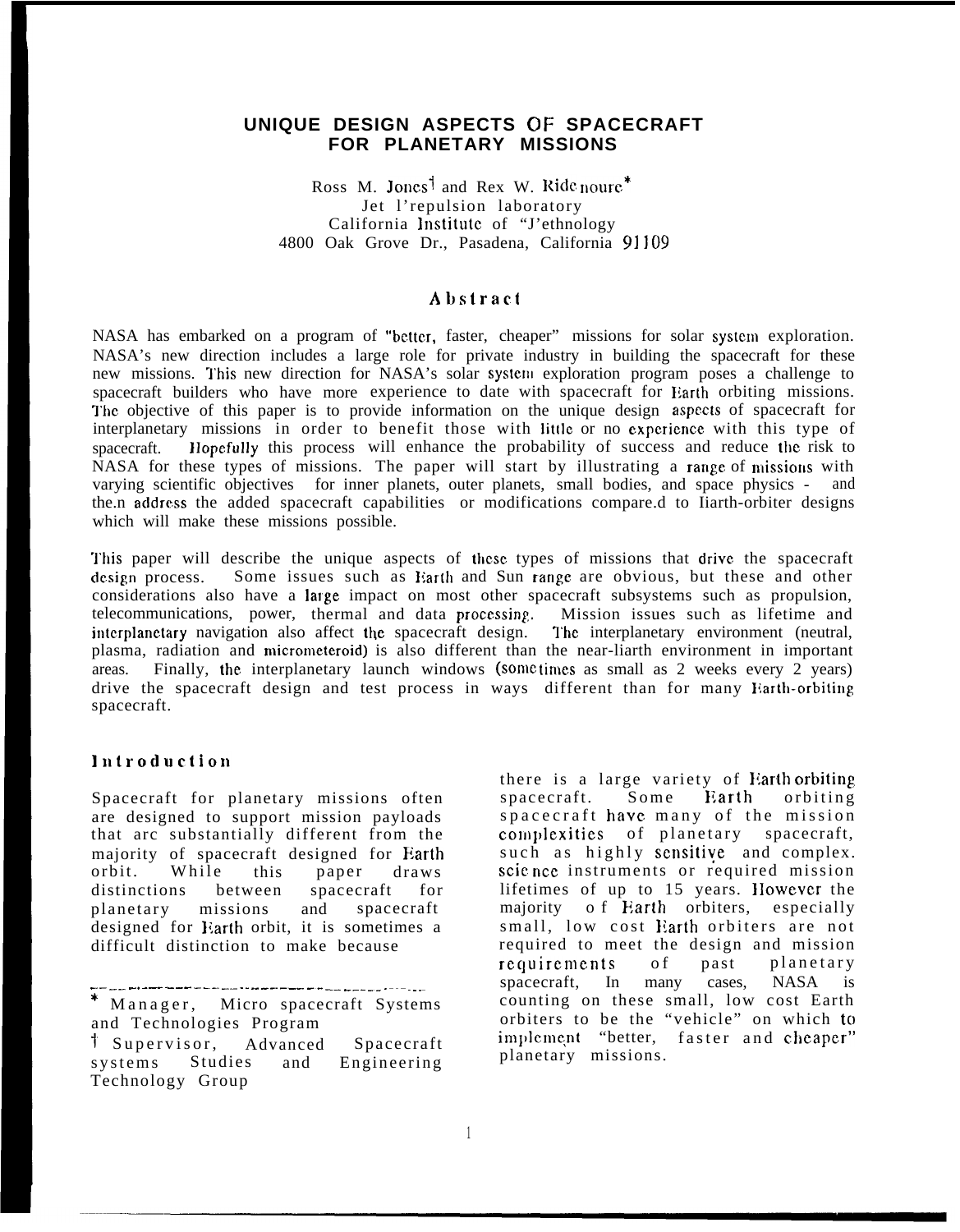for planetary missions and spacecraft<br>for Earth orbital missions will be for Earth orbital different, it may not be apparent what these differences are in the details of the spacecraft design.

This paper dots not attempt to address the unique aspects of planetary spacecraft that land on other planets. Clearly these spacecraft are vastly different from the ordinary Earth orbiter. This paper dots attempt to describe the unique aspects of planetary spacecraft for flyby and orbiter missions in comparison to common Earth orbiting spacecraft.

The unique design aspects of planetary spacecraft  $\alpha$  are caused by the unique aspects of the missions they perform. The paper has two major sections based upon the mission design:  $1)$  what the spacecraft does and 2) where the spacecraft goes. The second section is further divided into 4 subsections: 1) celestial mechanics  $, -2$  earth to spacecraft range, 3) mission energy and 4) environment. Within each section, the spacecraft design issues are described using the standard definition of spacecraft subsystems i.e. power, propulsion, attitude control, command & data. mechanical systems. data, mechanical systems,<br>telecommunications and thermal telecommunications and control. Along with the unique design aspects of planetary spacecraft, this paper attempts to describe some of the unique. aspects of operating a spacecraft for a planetary mission.

# I WHAT THE SPACECRAFT DOES

The operations of planetary spacecraft tend to be sharply divided between cruise and Scicncc operations (orbital operations, encounter, etc.). Parts of the spacecraft may be "off" for long periods of time, but must work when the tim e comes. Short encounter o r flyby<br>missions such as Voyager require missions such as extensive on board sequencing capability. Mission critical sequences (C. g. orbit insertions, one time only

science opportunities) are made more reliable by extensive fault protection. Spacecraft "safe&hold" i s usually insufficient to ensure a successful mission in the event of a failure at a critical time. This issue of long dormant periods followed by mission critical events influences the operations of the spacecraft from the training of personnel to the testing of the spacecraft before and after launch.

Spacecraft for planetary missions are often required to carry very sensitive magnetometers that drive the spacecraft to bc "magnetically clean"] a rare (but not unheard of) requirement for Earth orbiters. The magnetically clean requirement is addressed by picking special electronic parts and propulsion components and by" shielding other parts or using compensating magnetic fields. Another approach to the "magnetically  $clean''$  requirement is to put the magnetometer on a long boom which drives the spacecraft control system design.

When a gamma ray spectrometer (GRS) is part of the payload, the materials in the space.craft must be inventoried to determine their elemental abundancies. Certain elements are excluded] so as to not swamp the signal for those elements from the target planet. Sometimes com mon spacecraft components used on Earth orbiting spacecraft have to be replaced by special, more expensive components designed not to use the of fending elements.

Planetary spacecraft sometimes are called upon to be separable into major functional parts. The separable parts may be. atmospheric probes or landers. These separable. parts drive the mass properties of the design and therefore the control system as well as creating needs for relay antenna s/receivers not commonly required on Earth orbiting spacecraft,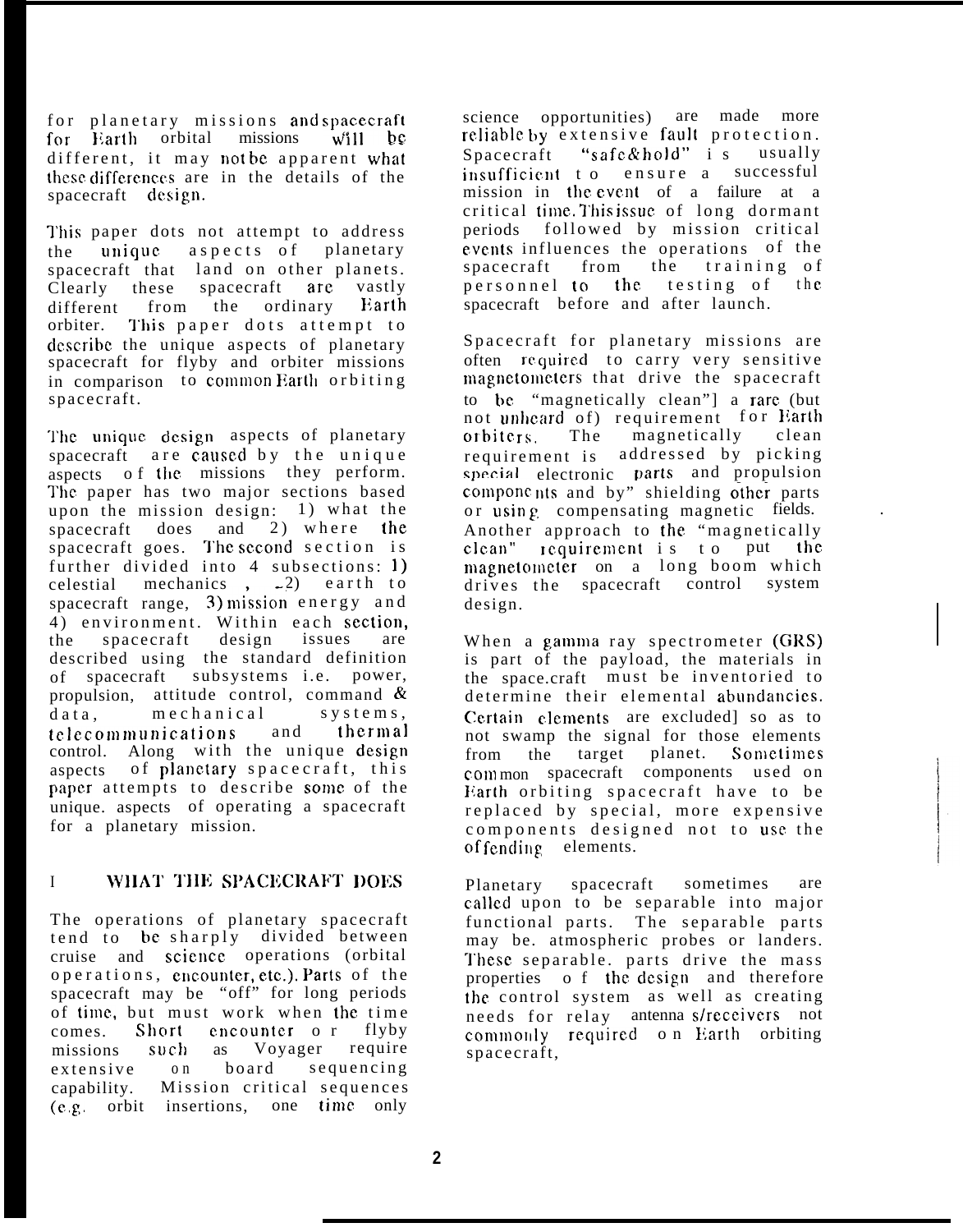# 11 WHERE '1'1111 SPACECRAFT GOES

Clearly tile largest factor that causes spacecraft for planetary missions to be different from Harth orbiting spacecraft is the destination for planetary spacecraft. The design of spacecraft for planetary missions is driven by the following items which are dependent upon "where the spacecraft goes".

The first is celestial mechanics. or the solar system dynamics i.e., the position of the planets relative to each other and their velocity around the sun and relative to each other and how well we can predict their position and velocity.

Second, the earth to spacecraft range is enormous, usually several orders of magnitude larger than that for an Earth orbiter. The range to the Harth is a result of celestial mechanics, but deserves its own discussion because of its very substantial effect On spacecraft design.

Third, the missionenergy causes the launch/injection energy and the required post-launch delta V carried by the spacecraft to be significantly larger than the majority of Earth orbitin g spacecraft and also causes the trip time to the destination to be very large (measured in years).

**Fjn ally,** spacecraft for planetary missions are required to operate in an environment that is, in some important measures, different from what Earth orbiters experience. The most important<br>environmental cliff erence is the Sun cliff crence is the  $S$ un range which is a nearly constant 1 A U for Earth orbiters and may be as large as 30 AIJ and as small as 0.02 AU for spacecraft designed for planetary missions.

#### Celestial Mechanics  $11.1$

Celestial mechanics manifests itself in several obvious ways: 1) accessibility, once injected onto the interplanetary

trajectory the spacecraft cannot be acquired by the Shuttle for upgrade or repair and 2) no Earth orbiter needs to deal with superior conjunctions. A superior conjunction, where the spacecraft is behind the Sun as seen from the Earth, causes<br>telecommunications "blackout"  $\mathbf{a}$ telecommunications "blackout" for several weeks.

Perhaps not so obvious is the manner in which celestial mechanics influences the manner in which the development of a planetary spacecraft is manage d with respect to schedules and timing.<br>Celestial mechanics causes planetary mechanics causes planetary missions to have rigid and infrequent launch windows where the time to the next launch wjndow can be measured in years or decades. The pressure to "get to the launch pad" on time is enormous and drive s the entire project from the point of view of schedules and timing. Earth orbiting spacecraft certainly have schedule pressure to "get to the. launch pad" on time and failure to do so can be measured directly in terms of financial penalties. llowever, if an Earth orbiting spacecraft is delivered late to the launch site and misses the launch window, there is usually another launch window the next week or almost always the next month. It is an entirely different situation to have the next launch<br>window 2 years away or more. The window 2 years away or more. The alignment of planets that the Voyager 2 spacecraft used occurs approximately once every 176 years. The best time to launch a spacecraft to observe Pluto's atmosphere occurs during a several year period once. every 249 years.

Because launch opportunities arc less frequent (and in some cases essentially unique), the consequences of planetary spacecraft failure may be more severe than for a typical Earth orbiter. This in turn, create. s the need for high reliability which is usually implemented via greater robustness in design (part quality, fault protection and use of redundancy).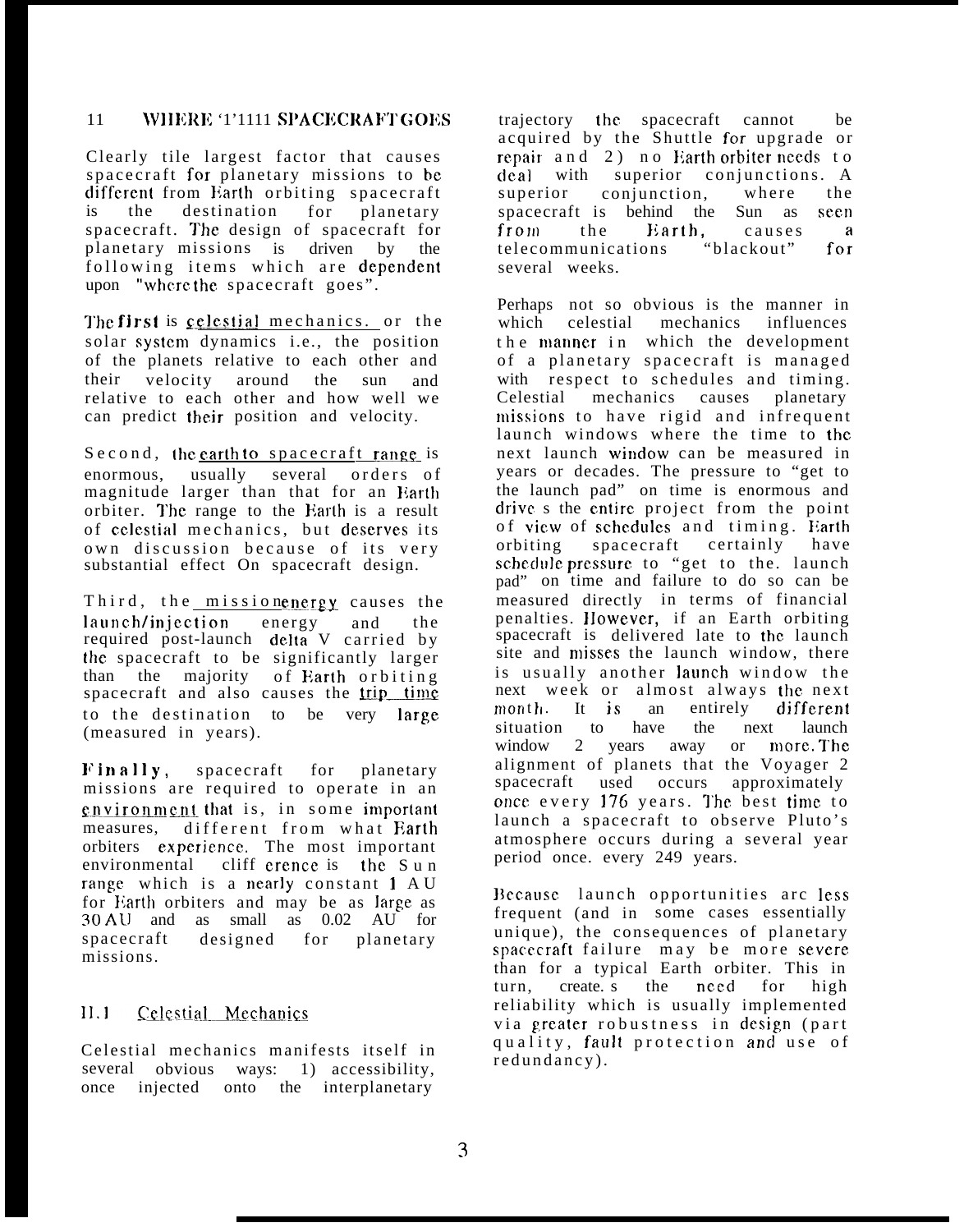# 11.2 Earth to S pacecraft Range

To understand the ranges involved, it is instructive to know that he range from the Earth to geosynchronous Earth orbit  $(GEO)$  is  $0.000239$  AU. A planetary spacecraft at a range of  $1 \text{ AU}$  from the Earth is already a factor of  $4,188$  times further away from the Earth than the, l;arth orbiter at GEC). The effects of the enormous range between the spacecraft and the Harth for planetary spacecraft can be divided into the following three major areas: 1) the effects on the spacecraft to Earth telecommunications,  $2)$  the effects of the substantial Earth to spacecraft light time and 3) spacecraft navigation.

# 11.2.1 Telecommunications

For telecommunications, the received power is inversely proportional to the square of the range. The power per unit area received from a GEO spacecraft is 4188 squared or 72db larger than that from the, planetary spacecraft at 1 AU, This range difference causes many differences between the telecommunications design for planetary spacecraft and for Earth orbiters.

10 start with, there arc different frcqLicncy bands for deep space an d near Earth. T h <sup>e</sup> receive <sup>r</sup> acquisition/tracking characteristics are<br>unique for planetary spacecraft. unique for planetary Compared to typical Earth orbiters, the receiver threshold is very low, the loop bandwidth is very narrow and the received signal strength at the ground station is very low for planetary spacecraft, typically as low as -150 dbm. Because the signal strength received on the ground is so low, NASA has built special ground stations which arc collectively called the Deep Space Network (I)SN). The DSN is a unique,<br>network with its own interface network with its own interface requirements<sup>2</sup>, although some standardization between ground stations

for Earth orbiters and the DSN is taking place. The DSN is a unique asset on an international scale. The DSN tracks planetary spacecraft from many countries besides the US. While the DSN provides the largest, most sensitive most sensitive <sup>1</sup> ground stations available in the world, closing the telecommunications link (both up and down) is still so difficult that the margin left in the link for planetary spacecraft is far less than the typical 10 db used on Earth orbiters. in order to minimize the loss due to high gain antenna pointing, pointing accuracies are more. stringent. Finally, the stringent requirements <sup>011</sup> the telecommunications link for planetary spacecraft has caused the development of sophisticated channel coding techniques such as Reed Solomon. Reed Solomon encoding is now also being applied to Earth orbiting spacecraft.

i f I

[

 $\mathbf{I}$ 

**I**

Even with all the items mentioned in the previous paragraph, the data rates for planetary spacecraft are usually significantly less than for Earth orbiters on both the uplink and the downlink. The low uplink rates for planetary spacecraft can preclude commanding if the spacecraft has high attitude rates caused by a mission need or a spacecraft fault. Earth orbiters have the luxury of being able to receive a command from almost any attitude due to the available power from the "closc" ground stations. Conversely, planetary spacecraft usually have specific attitudes in which  $commands$  can be received.

The limited downlink data rate puts a premium on data storage, compression, and intelligent use of the downlink, e.g., detailed planning of data taking scenarios. Earth orbiters can use<br>reliable. low-power, solid-state  $low-power,$  solid-state transmitters and omni antennas to<br>support engineering telemetry. For support engineering planetary spacecraft, the. high-power transmitters are required for routine communications.

The limited downlink rate. also affects the manner in which the spacecraft is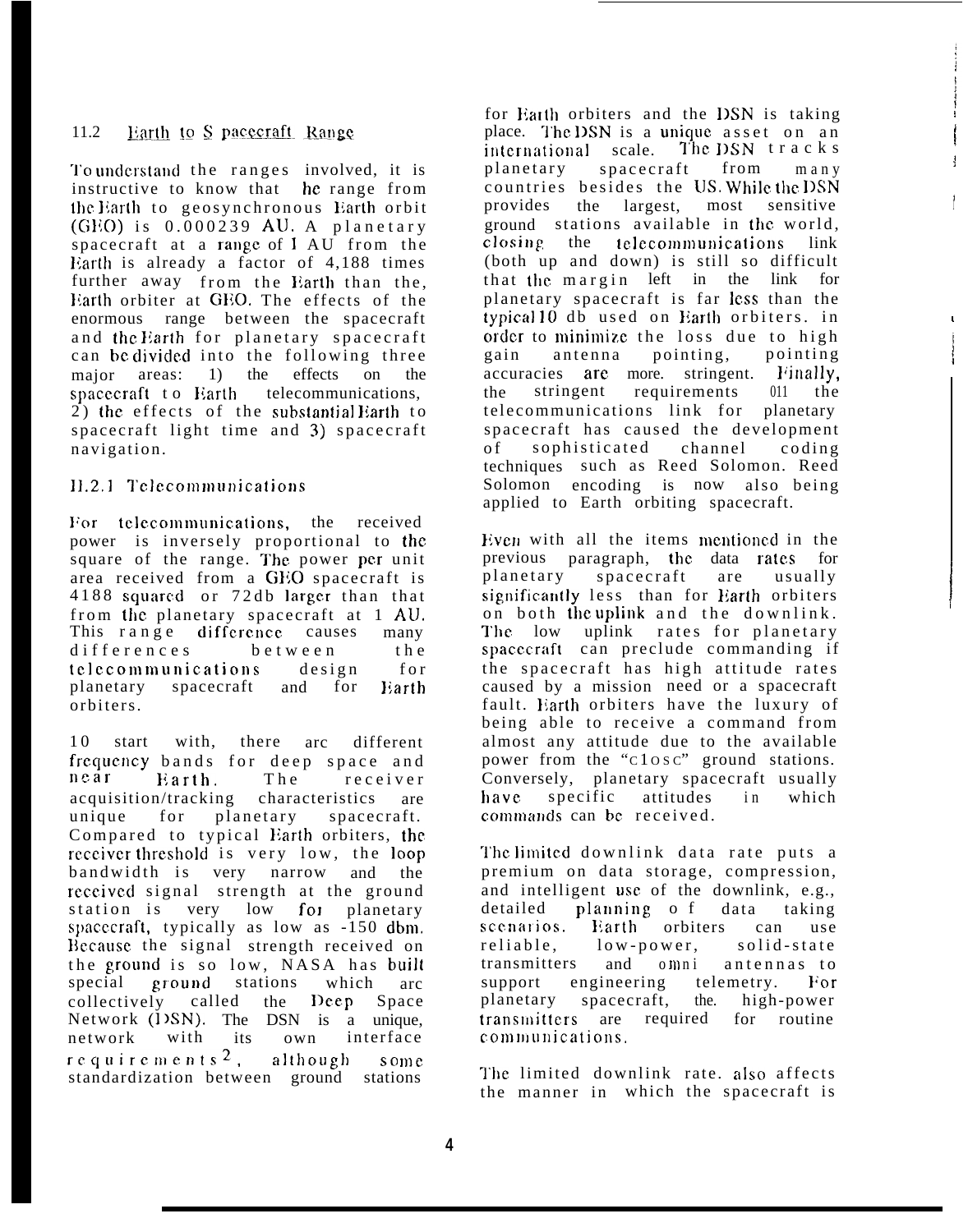operated in at least the following two ways, Planetary spacecraft may transmit only a small percentage. of the data which can bc collected. This generates a need to prioritize data or carefully pick observations which are cxpcctcd t o include the desired data e.g. which frame. of a Galileo Ida pass to send down to get a useful picture. Additionally, the lower data rates reduce the cnginccring visibility that planetary spacecraft provides to the. ground operators relative to what is available from Earth orbiters.

Beside.s the difficulties caused by the range, telecommunications for planetary spacecraft is different from that for Earth orbiters for the following reasons: 1) sometimes the signal must travel through two atmospheres where. one is relatively unknown, 2) planetary missions may have more stringent radio metric requirements (see section 11.2,3) and 3) the spacecraft telecommunications subsystem is used with the DSN as a science instrument. which sometimes causes the addition of an Ultra Stable Oscillator (USO) on board the spacecraft.

11,2.2) Substantial Earth to Spacecraft Light Time

Missions to the planets take the spacecraft great distances from Earth, A consequence of the large spacecraft to Earth range are very long round trip communication times. Round-trip light time is as much as forty minutes for Mars and 8 hours at Pluto  $(30 \text{ AU})$ . The round trip light time for an Earth orbiter is at most a few tenths of a second. The substantial round trip light time combined with certain types of mission requirements drive planetary spacecraft to be more autonomous than an Earth orbiting spacecraft in order to have similar levels of mission risk. The requirement for more autonomous capability for planetary spacecraft is most apparent in the area of fault detection and recovery.

The requirement for greater autonomy for planetary spacecraft is illustrated by considering that the time required for the ground operators of an Earth orbiting spacecraft to receive knowledge of a failure and put corrective action in place on the spacecraft is much less than for planetary spacecraft, The need for autonomous fault diagnosis and recovery on planetary spacecraft requires the designers to develop, design, and validate on board software. The additional fault protection software requires computer memory, processing power and additional telemetry data to implement.

The long round trip light time affects<br>the manner in which planetary the manner in which planetary spacecraft are commanded. An Earth orbiter can wait for a signal from the ground before. starting to transmit its recorded telemetry; a planetary spacecraft cannot. In addition, a telecommand scheme in which receipt of one command must be acknowledged before the next is sent is clearly unacceptable for planetary spacecraft with long light times.

Besides the  $a \rceil$  area of fault detection and protection and certain extreme mission requirements like landing on another planet which are beyond the scope of this paper and probably beyond the scope of the "better, faster, cheaper" planetary missions also; the autonomy requirements for planetary spacecraft and Earth orbiters may not be much different. As long as the spacecraft is controlled from the ground, the autonomy requirements are similar. Certain spacecraft designs such as stable spinners used on Pioneer Venus and Pioneers 10 and 11 are especially "easy to fly". As mentioned above, the "better, faster, cheaper" planetary missions may not be able to afford the type of mission functionality which would require the spacecraft to be very autonomous.

## 11,2.3 Navigation

Due to the extreme distances over which planetary spacecraft must be navigated,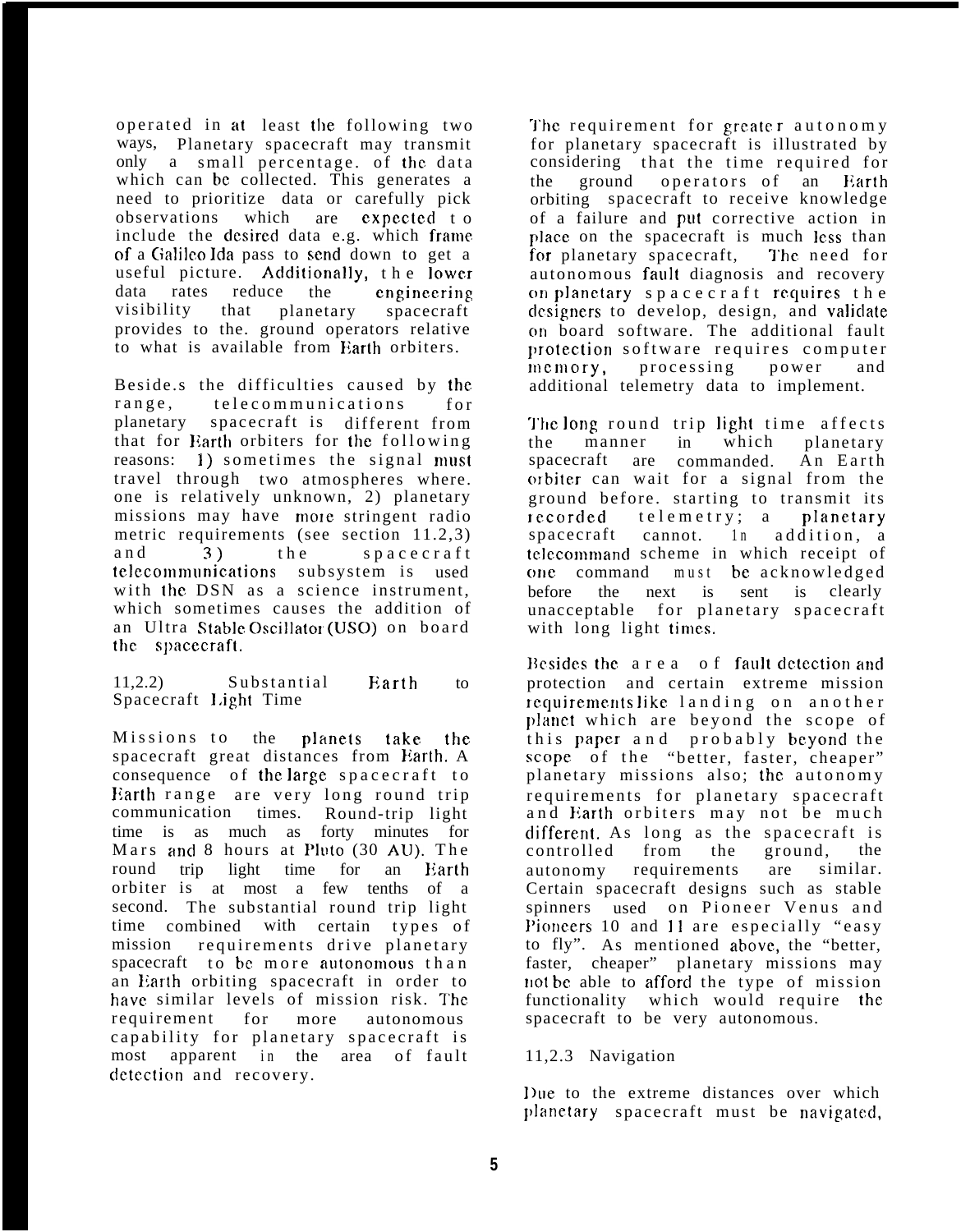high accuracy radio metric data are. required. Typical accuracy requirements<br>are a few meters for range are a few meters for range<br>measurements and 0.1 mm/sec for measurements and l)opp]cr (averaged over onc minute) . These accuracy requirements imply the need for a wctl-calibrated coherent ranging transponder. When the target body position is highly uncertain, onboard optical measurements, consisting of images of the. target body against a star background, may also be required for navigation. 'I'his places require.mcnts on an on board imaging system for field-of-view, resolution, geometric stability, delectability of dim stars and noise characteristics; as well as telemetry rates sufficient to downlink these images in a timely manner. In some cases onboard processing of the navigation images may be required to reduce the quantity of data transmitted to Earth (as is the case for Galileo) or to reduce response time for critical events.

Navigation for planetary missions causes the spacecraft designer to pay attention to unmodcled accelerations such as those from outgassing, leakage rind uncoupled attitude control maneuvers. The spacecraft acceleration due to these forces should be kept to a few  $mm/sec<sup>2</sup>$ . Accelerations higher than this can cause. increased navigation effort and increased operations cost.

#### $II.3$ Mission Energy

The destinations fol planetary spacecraft arc energetically a "long way from earth". The required mission energy manifests itself both in terms of the delta **V** required for injection and after launch but also in trip time to the destination. Hecausc the required mission energies are so large, most planetary mission trajectories are "minimum energy" trajectories. A consequence of these "minimum energy" trajectories and the vast distances are long trip times to the destination. Both the spacecraft delta V

and trip time for planetary spacecraft arc larger, sometimes much larger, than the values for delta V and trip for the majority of Earth orbiting spacecraft.

The largest delta V for Earth orbiting spacecraft is normally required by a geosynchronous communication spacecraft where the delta V required to go from low Earth orbit (LEO) to GEO is about  $4200$  m/sec. The total delta V beyond LEO for some planetary missions is 3900 m/sec for a lunar orbiter with a trip time of about 7 days, **5700** m/sec for a Mars orbiter with a trip time of about 0.7 year; 85,000 m/sec for a Mars orbiter with a trip time. of about 40 days and 13,400 m/scc for a Neptune orbiter with a 30 year trip time- $3$ . Usually, part of this delta V is supplied by the launch vehicle for both the Earth orbiters and planetary spacecraft.

Several of these planetary mission have not be performed precisely because the delta V trip time combination is so large. Because of the large delta V for some planetary missions, there has been research into electric propulsion system and the use of the target body atmospheres to aid in capture at the planet i.e. "acrobraking". Both electric propulsion and aerobraking have significant in fluences on the design of the spacecraft which are beyond the scope of this paper.

As mentioned above the delta V requirements for both Harth orbiters and planetary spacecraft arc usually partially supplied by the launch vehicle or its upper stages. The delta V remaining for the spacecraft to perform is sometimes much reduced. Earth orbiting spacecraft normally have low delta V requirements except for geosynchronous communication spacecraft where the total delta V budget can be close to 2000 m/sec. The delta V requirements for recent and planned planetary orbiters are 2400 m/sec for' Mars observer, 2885 for Magellan, 1650 for Galileo, and 2290 for Cassini. A Comet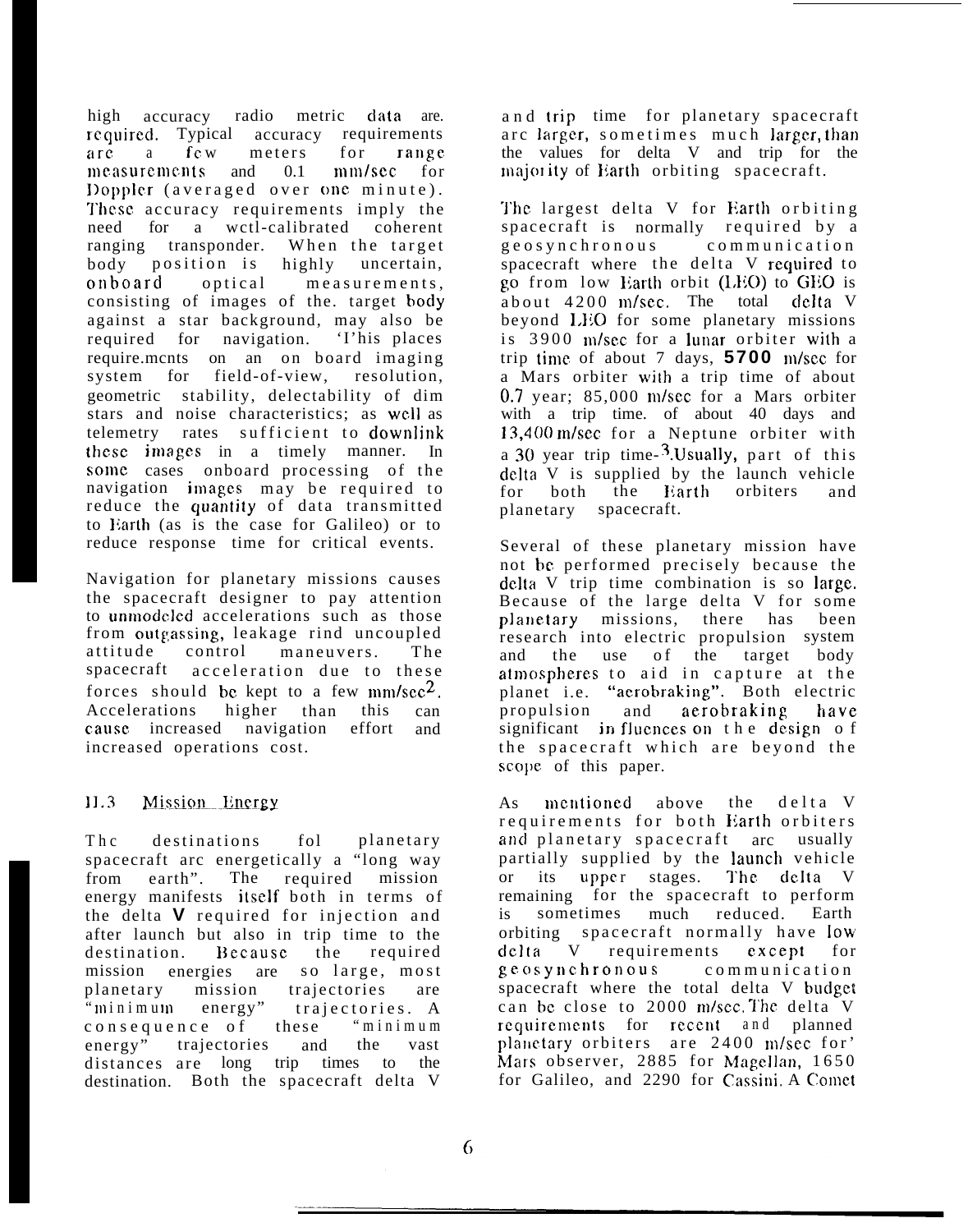Rendezvous mission being planned by ESA requires about 2100 m/sec. The delta V for these planetary orbiters and the GEO communications spacecraft arc not significantly different, but the manner in which the delta V is applied during the mission causes the design of the spacecraft to be different in Some important ways which ate discussed in the paragraphs below.

The long trip times are another result of the fact that planetary spacecraft destinations are energetically a "long way from earth". While some Earth orbiters have design lives as long as 15 years, the duration from their launch to start of operations is measured in weeks, whereas for some planetary missions the true mission does not start until the spacecraft has traveled to the destination, which may take years. The Mars C) server spacecraft had been traveling for nearly a year before its catastrophe. Most Earth orbiting spacecraft would be well into normal operations within a year and some would be finished with operations. The Galileo, Cassini and a Pluto fast flyby spacecraft must travel for 6,  $6.6^4$  and about  $8^5$  years respectively, before operations at their destination can begin! The Voyager 2 spacecraft traveled for 12 years before its successful encounter with Neptune.

These delta V and trip requirements cause the design of spacecraft for planetary missions to differ from Earth orbiting spacecraft in the following areas.

The large launch energies cause planetary spacecraft to be launched on the. largest launch vehicles available usually with additional upper stages. This combination of launch vehicle and upper stage(s) is rarely used for Earth orbiting spacecraft and sometimes is unique to the planetary mission, The launch vehicle/upper stage combination place launch load requirements that are at least different from those normally encountered by Earth orbiting

spacecraft, although they arc not so different as to be outside the design space used by spacecraft and launch vehicle designers for coupled load analyses. in a programmatic sense, the large, expensive launch vehicle/upper stage combinations acid cost, schedule and performance uncertainty into planetary project above those normally found in Earth orbiting missions.

The large delta V requirements and the long. duration between launch and orbit insertion, where the delta  $V$  is applied; cause notable. differences in the chemical propulsion subsystems of planetary spacecraft. The primary engine used to deliver the mission delta V on a planetary spacecraft may have to operate for up to 10 hours and perform 200 cycles compared to a similar engine used on an Earth orbiter that may only need to operate for 2 hours and only 5 Cycles. For a planetary spacecraft, the prc)pellant feed and pressurization system life requirement may be several years. Earth orbiters, such as GEO communication spacecraft, use most of their propellant during the first few weeks of the mission after which the bi propellant main engine and pressurization system are isolated for the remainder of the mission. The long life requirement for the propellant feed and pressurization system for planetary spacecraft require careful consideration<br>of pressurant leakage and of pressurant leakage and prc)pel <sup>l</sup> ant/tankage materia <sup>l</sup> interactions which can lead to blocked propellant lines. To reduce the probability of propellant line blockage, the Galileo spacecraft hi-propellant subsystem is used on a routine basis to reduce the accumulation of corrosion products<sup>6</sup>. The requirement for a long storage in space for the propulsion subsystem can drive the requirement for additional isolation between the propellants which cause additional pyro and latch valves to be used.

The lack of proper design and isolation within the hi-propellant pressurization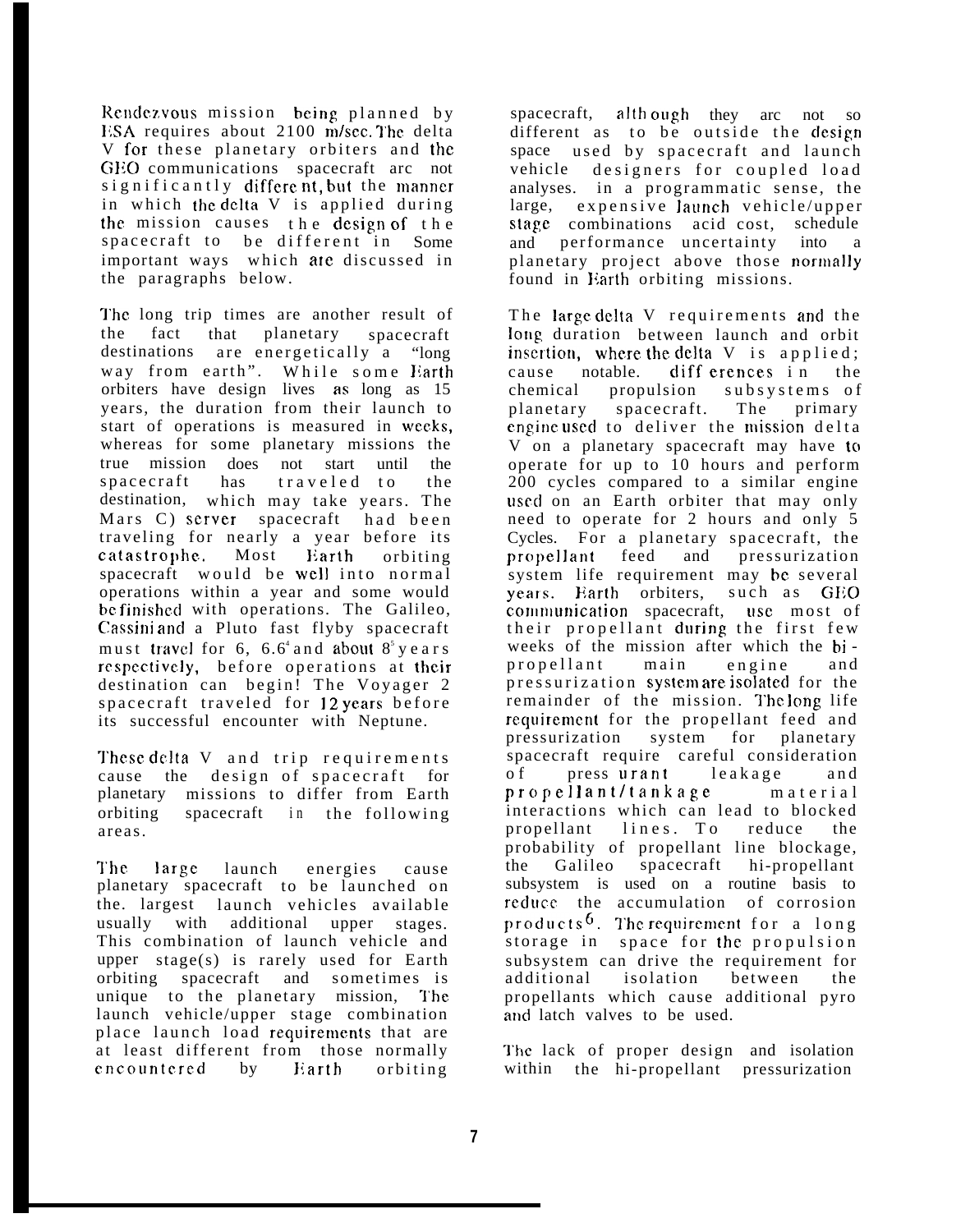system on the, Mars Observer spacecraft is thought to be a leading cause of its failure<sup>7</sup>.

The Magellan spacecraft orbiting Venus used a large solid rocket motor (SRM) for orbit insertion. The long duration of "storage" in space caused concern about whether the SRM would ignite and burn properly. SRMs for Earth orbiters are fired usually within days of launch. The trajectories used for some planetary missions often require large maneuvers in route, which cause the primary propulsion system to be used many times with a series of large "burns" required for orbit insertion which can occur years after launch. The expenditure of large amounts of propellant cause the spacecraft inertia properties to change dramatically as a function of mission time, which must be accommodated by the spacecraft attitude control subsystem. Due to the sensitive scientific instruments carried on planetary spacecraft, the contamination from the exhaust products of chemical propulsion engines can be a major concern. This contamination issue can influence the manner in which the engines are operated and the placement of the instruments relative to the engines. This contamination issue can also exist for Earth orbiters that carry similar types of instruments.

The planetary spacecraft thermal design and power consumption arc sometimes driven by the requirement to keep the large amounts of propellant at the appropriate temperature during the long cruise between launch and orbit insertion.

Earth orbiters achieve their final spacecraft mechanical configuration relatively carly in their life. Because of the long cruise between launch and destination, man y planetary spacecraft do nol obtain their final configuration until many months or years into the mission. The Mars Observer spacecraft was to have deployed solar panels, the

high gain antenna boom and a science instrument boom after insertion at Mars, nearly one year after launch, The Galileo and  $\text{Cassini}^5$  spacecraft will release large probes some 6 to 7 years after launch. The Galileo high gain antenna, which failed to completely open, is an example of a mechanical actuation system used successfully on Earth orbiters which failed to work on a planetary spacecraft. (While the actual cause of the Galileo antenna failure may ne ver be known, the speculated cause is thought to be ground handling rather than space storage.) The issue is whether mechanical actuation devices are less reliable after a long storage/soak in space. Potential design changes include re dund ant actuators.

The duration of planetary missions also has a large influence on the operations of the spacecraft in the following areas. With cruise such an important and lengthy part of the mission, it is usually necessary to develop an additional set of<br>operational modes, software and operational procedures. Foi mission durations measured in decades, personnel turnover and retraining have to be addressed. This increases the importance of both spacecraft operability, so the new personnel have an easier time learning, and robustness, since on-thejob training implies on-the-job mistakes. In order to reduce peak year costs and because the trip time to the destination is so long, quite often the development of encounter command sequences is deferred until after launch. The spacecraft design must not only accommodate the new flight software, but it also must be amenable to test and trc)uble-shooting "on the fly". The continuing evolution of data systems technology can also have an impact when it is coupled with long mission duration. It may become necessary to change out portions of the ground system during the mission. Expertise in aging flight and ground architectures bccomcs harder to come by and retain. While the long durations are usually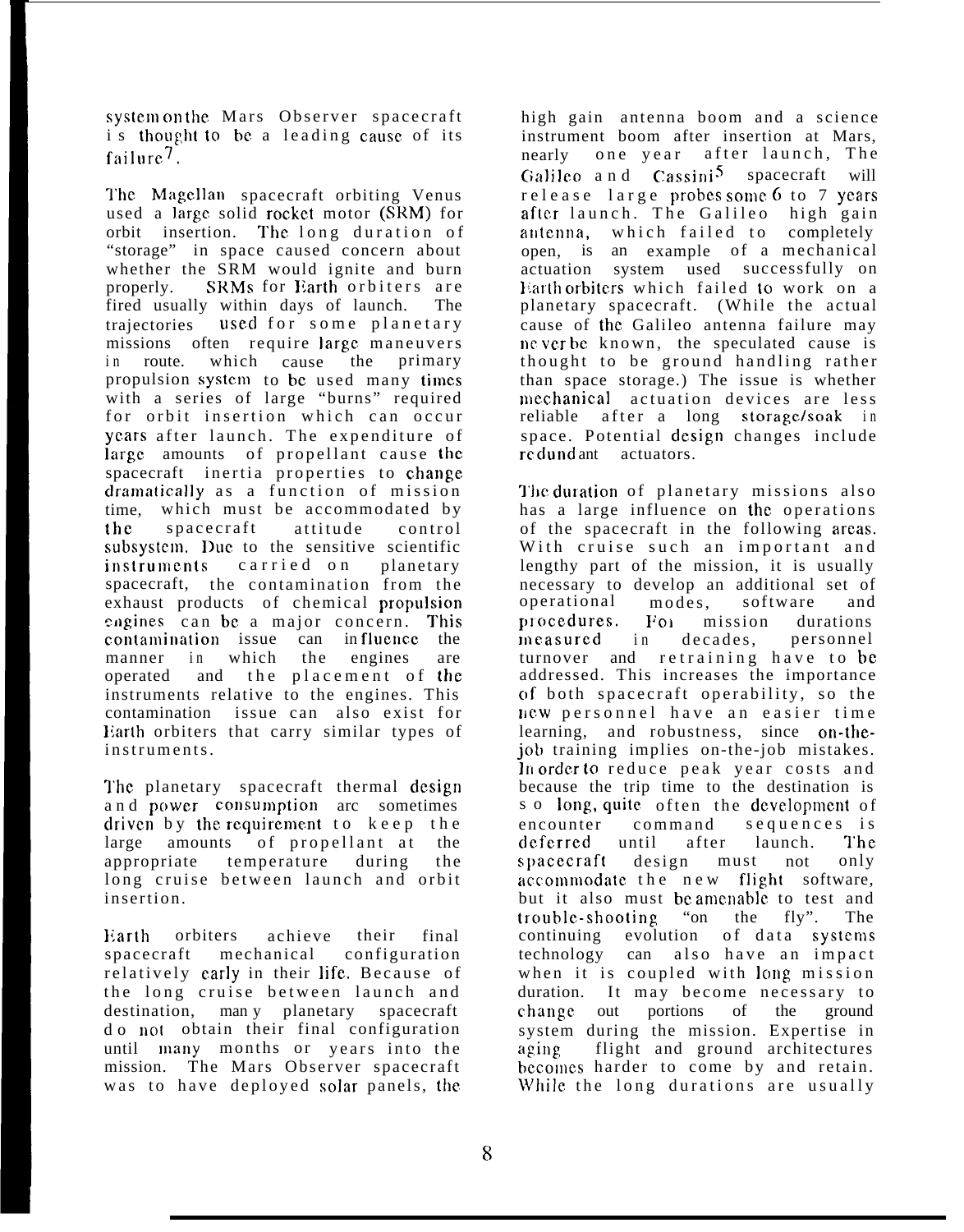thought of as making the design of planetary spacecraft more difficult than Earth orbiters, the long cruise times do provide plenty of time to diagnose and hopefully correct any errors that occur before the primary mission begins.

The material in the previous paragraph is most applicable to very long missions. Some of the "better, faster, cheaper" planetary missions of the future will have significantly shorter durations which will be more consistent with the experience of Earth orbiting spacecraft,

#### 11.4 Environment

The last of the subareas within "where the. spacecraft is going" that drives the spacecraft design is the environment in which the spacecraft is required to operate. Clearly the environment for planetary spacecraft is, in some important measures, very different from what Earth orbiters experience. To start with, the environment, although usually quite stable, is more uncertain than in other types of missions. Quite often one of the reasons for the mission is to learn more about the environment. Designing for a relatively unknown environment can require more analyses and margins in order to keep the mission risk level close to that for Earth orbiters. This discussion of how the environment affects the design of planetary spacecraft is divided into: 1) the effects from space radiation, 2) the effects from solid particles 3) the effects of the Sun range being different than 1 AU and 4) the lack of the Earth being present.

### 11.4,1 Space Radiation

In general, space radiation environments can be conveniently divided into: planetary trapped radiation, galactic cosmic radiation, and solar energetic particles.

Except for a relatively swift passage through thcm, the Earth's trapped radiation belts have little effect on interplanetary spacecraft design. However, other planetary radiation belts can pose a serious threat to planetary spacecraft. The radiation environment around Jupiter is particularly severe, and JPI. experience has shown that even relatively brief passages through the Jovian environment (for example, during gravity assists) can dominate the total mission dose. IIeavy ion fluxes are also sufficiently intense to disrupt spacecraft critical mission functions during such operations due to single event effects (SEE).

Galactic cosmic radiation (GCR) is composed of high energy nuclei believed to propagate throughout all space unoccupied by dense matter, The Earth's magnetic field provides some<br>shielding against this radiation for against this radiation spacecraft in low to medium Earth orbits. Even so, the radiation flux associated with GCR in interplanetary space is low and does not contribute significantly to mission total ionizing dose, but sufficient heavy ions are present in the GCR populations to create a SEE threat to some electronic parts throughout the mission.

Solar energetic particles arc also attenuated by the Earth's magnetic field, and in interplanetary space, fluxes due to a given solar event may be 2-3 times more intense than near the Earth and present both a total dose and SEE threat. Solar event fluences fall off as the inverse square of the heliocentric distance outside the Earth's orbit, so this effect is mitigated for direct trajectories to the outer planets. But particle fluences are considered to obey an inverse cubed law inside 1 AU and, for plane.tary spacecraft destined for Venus or Mere ury, the hazards due to solar event radiation may be vastly increased. In the extreme case, of a spacecraft performing a close solar passage (i. e., within a few radii of the Sun) a single moderate sized solar event can incapacitate the spacecraft.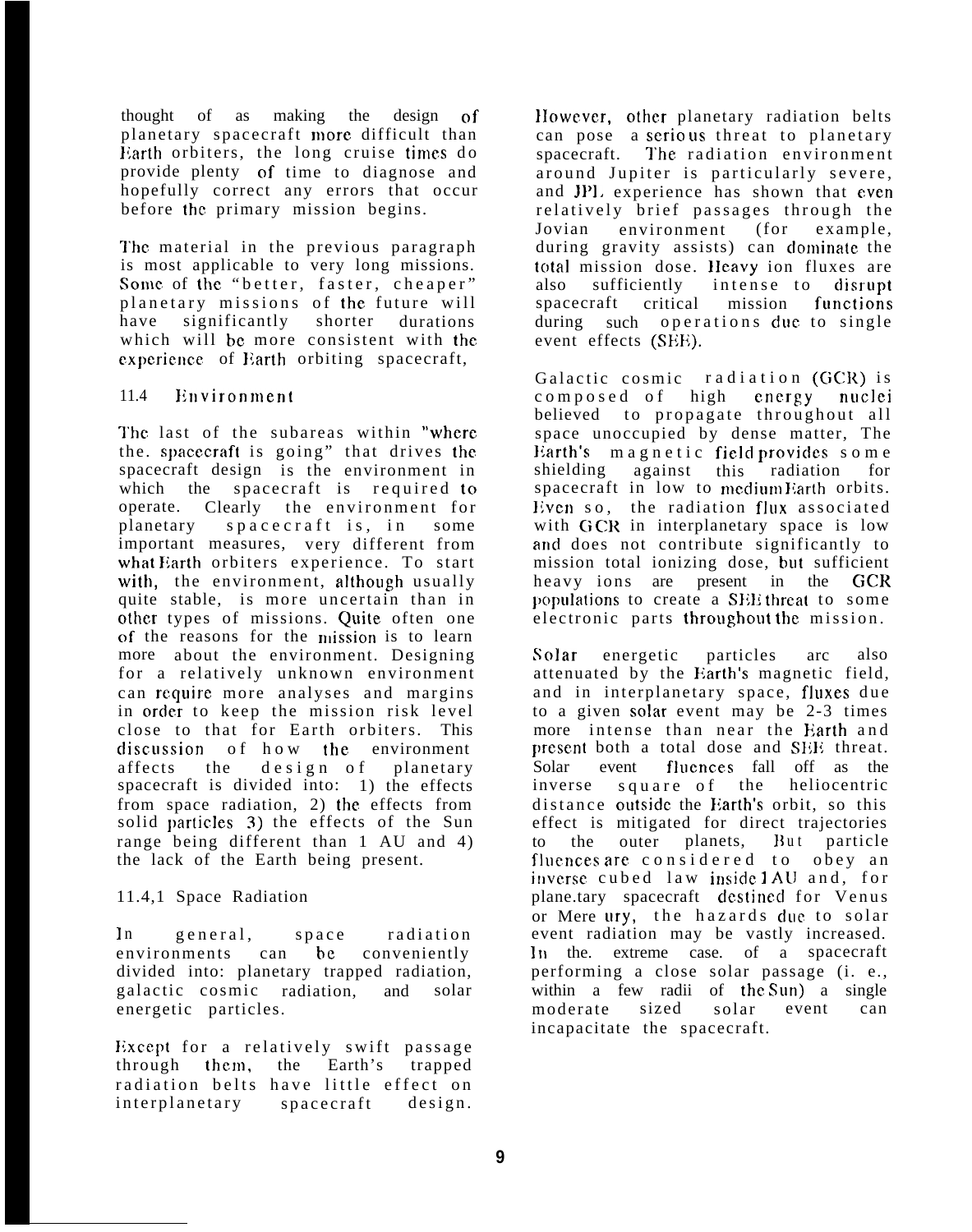# 11.4.2 Solid Parliclcs

The solid particle hazard for<br>interplanetary missions comes from two missions comes from two sources: micrometeoroids (particles in orbit around the Sun) and dust (particles in orbit around another solar system body). Artificial debris is encountered only in the immediate post-launch phase of the mission. Particle fluxes are low in interplanctary space, but encounter velocities tend to be very high (-15-50  $km/s$ ) and, thus, very damaging. Encounter velocities with dust particles depend upon the nature of the encounter. That is, encounter velocities for Cassini with Saturn ring particles (since Cassini goes into orbit and does not pass Saturn high speed as it would for gravity assist) will be much lower than encounter velocities for Voyager.

# 11.4.3 Sun Range

The solar-range affects the power and thermal control subsystems. Not only is the range to the Sun not 1 AU, but the range to the Sun can have large variations during the mission. This is especially true for missions like Cassini and Galileo which go into Venus and then out to the outer planets. The Cassini spacecraft is being designed  $8$  to accommodate a Sun range that varies from 0.61 to 10.07 AU. Even a Mars orbiter must accommodate a factor of 3 change in solar intensity. A Mercury orbiter will have to contend with 1 Sun near Earth and at Mercury, 11 Suns (of short wave IR) on one side of the spacecraft and 9 suns (of long wave IR from the planet's surface) on the other side. A few hours later the spacecraft will be in solar eclipse.

Earth orbiters have the "in Sun" and "in eclipse" design points, while the planetary orbiter has the "in eclipse" and an "in Sun" condition that may vary dramatically over the course of the mission. At a minimum, more thermal analyses and testing may be required in order to confidently span the mission design space for a planetary mission. Not only may additional analyses and testing be required, but for those missions going to less than 1 AU the set of thermal control materials and paints available for use may be more limited, and/or entirely new materials may need to be developed.

Besides the thermal control subsystem, the power subsystem is greatly affected by the Sun range encountered by a planetary spacecraft. The effects on the power subsystem arc directly opposite, depending upon whether the mission destination is less than or greater than 1 AU. Spacecraft going to the inner planets have the problem of power increasing with mission time up to some point where typical solar cells developed for *Earth* orbiters are no longer usable without special coatings, or not usable at all.

Spacecraft going to the outer planets have the problem of power decreasing with mission time up to some point where typical solar cells developed for<br>Earth orbiters are no longer usable. no longer usable. These missions sometimes must invest in solar cells that can operate at very low solar intensities, i.e., the so called "low intensity, low temperature" (1.11."1') solar cells. The spacecraft for these missions usually invest design time or development dollars into consuming as little power as possible via design and opcrational approache s, or development of power efficient technologies. Solar powered spacecraft going beyond 1AU have the problem of more power than they need close to Earth. The M a r s observer spacecraft was deliberately pointed off the Sun during cruise and had 2 of 6 panels undeployed in order to deal with an excess of power near Earth. Of course another approach would have been to produce the power and then shunt it and radiate the excess.

A CO1II1I1011 design challenge for the planetary spacecraft whose destination is greater than 1 AU is the fact that the spacecraft tends to cool during the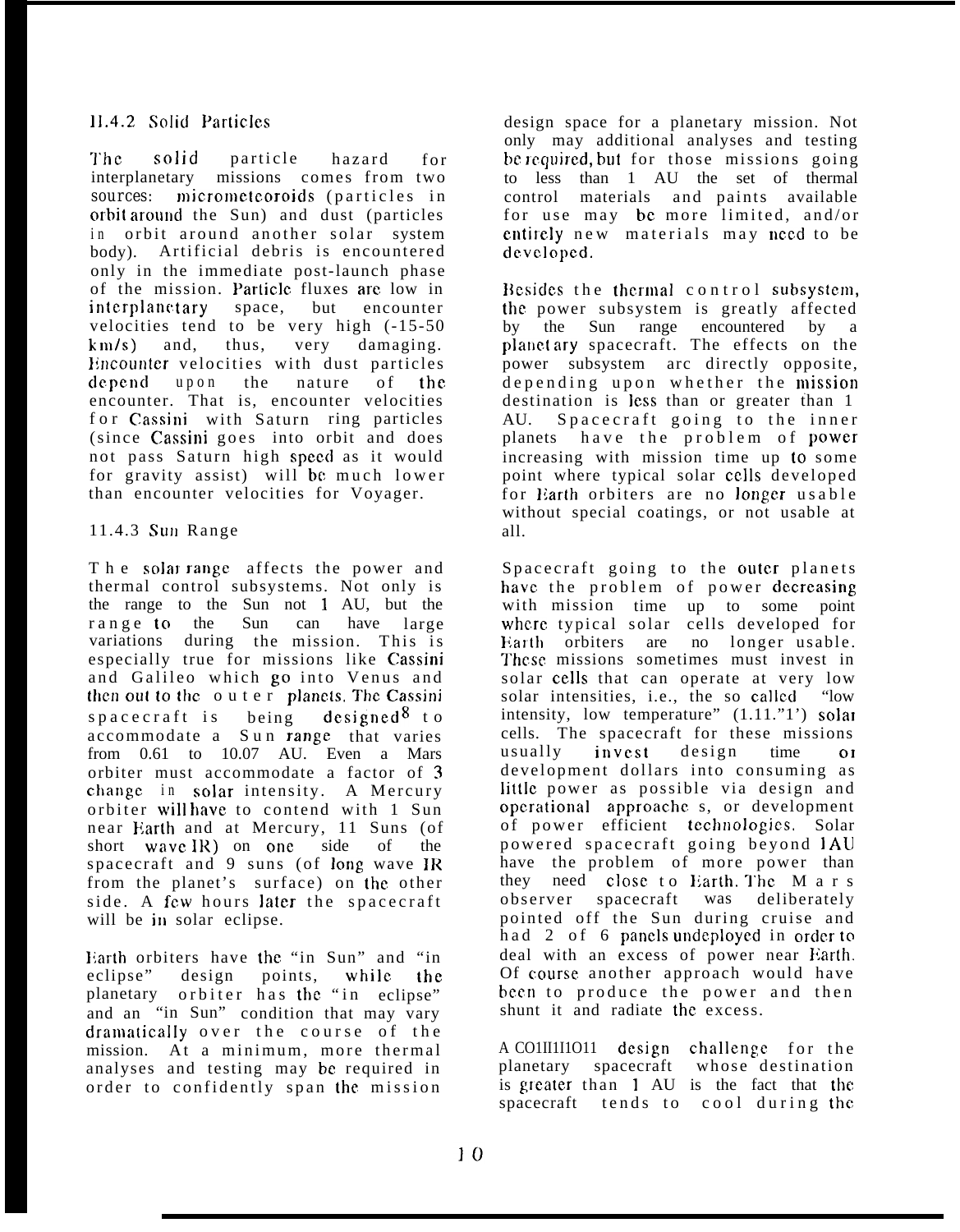mission unless steps are taken to decrease heat loss or provide "make up" heat, both a function of mission time. And, of course, for solar powered spacecraft the. power per unit area of solar array is decreasing at the same rate as is the demand for "make up" heat from heaters is increasing.

SOM<sub>c</sub> planetary spacecraft do not use solar arrays at all. Some missions going to the outer planets find it beneficial to switch to Radioisotope Thermoelectric Generators (RTGs) for electric power production The decision to use RTGs or solar arrays or a combination of the two or other power sources for missions to the outer planets depends upon the mission (where it is going and for how long), the state of readiness of the various power source options, the acceptable level of mission risk and the amount of resources (time and dollars) that are available to the mission.

once a mission has chosen to use RTGs, the spacecraft design changes in many ways compared to that of Earth orbiters. Although RTGs have been used on Earth orbiters, it was about 20 years ago in a time period when nuclear safety was much less of an issue than now. The addition of RTGs to a spacecraft cause the following design issues to demand attention. A new radiation environment must be accommodated. Although gammas and neutrons from R1'Gs pose no single event effects (SEE) threat, they contribute a major part of the total dose to nearby electronic components. These radiation forms are considered "unshieldable" i n the sense that no amount of shielding that would be practical on a spacecraft is sufficient to bc effective against these particles. Often some of the science instruments can be "blinded" by the warm RTG, and a RTG shade is required. Sometimes a cooling systcm must be included in order to keep the spacecraft from overheating once enclosed in the launch vehicle. The RTG will probably be required to be conductivcly isolated from the rest of the spacecraft unless, the designer tries to

make usc of the RTG waste heat to keep the spacecraft warm, which is a good idea but makes the thermal design of the spacecraft much more complicated than that of an ordinary Earth orbiter.

Besides the very real and sometimes expensive technical design issues that need to be dealt with when using RTGs,<br>there are also real and potentially also real and potentially expensive (measured in millions) envi ronmental and safety design issues. These issues are embodied in two separate, distinct processes: the National Environmental Policy Act (NEPA) compliance process, and the launch approval process dictated by Presidential<br>Directive/NSC-25. NEPA requires an NEPA requires an Environmental Assessment<br>Environmental Impact state me Environmental Assessment or<br>Environmental Impact state ment be prepared and released for public comment prior to new start for each NASA flight project. A mission using Radioisotope Heater Units (RHUs) or RTGs must consider the potential radiological risk of these power sources in the EIS (or an RA to determine if any accident scenarios involving radiological releases arc. possible, in which case an EIS could bc required). For those planetary missions that use an Earth gravity assist, the EIS must include serious consideration of the probability and consequences of an inadvertent Harth reentry. PD/NSC-25 requires a n interagency safety analysis process that concludes with Presidential approval to launch the mission with the nuclear power source.

Because of the difficu ties and expense of the using RTGs, the proposed Discovery program<sup>9</sup> of small planetary missions excludes the use of KTGs on spacecraft proposed for Discovery missions. Even on missions to the far outer planets, such as the proposed Pluto Fast Flyby, there are suggested approaches for performing the mission without an RTG. These design approaches include essentially turning the spacecraft "off" during large. fractions of the cruise phase. and using chemical energy for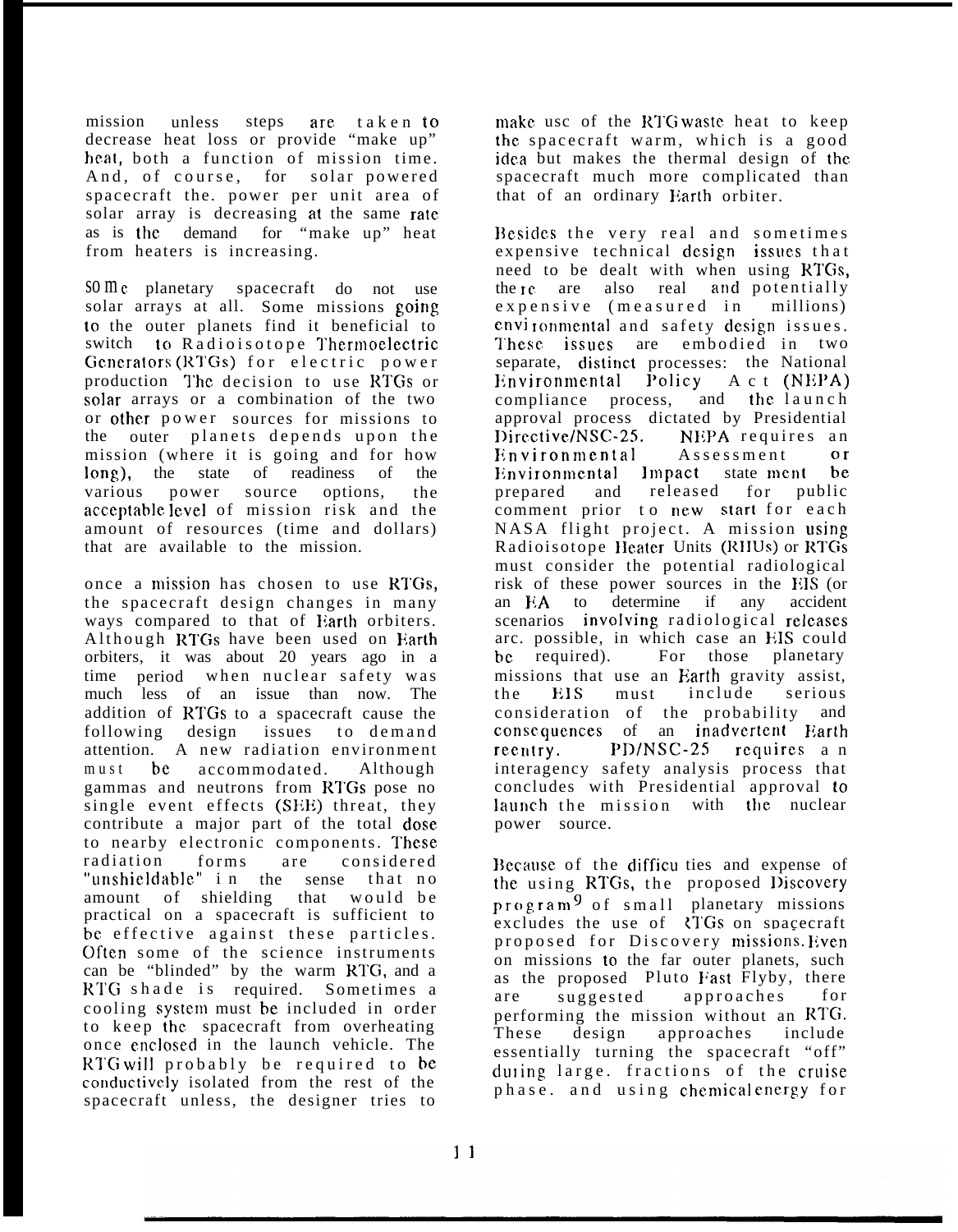the relatively high power, short duration encounter phase.

### 11.4.4 Absence of the liarth

The fact that planetary spacecraft do not orbit around the Harth, affects th e attitude. control subsystem greatly. Without a horizon, horizon sensors cannot be used for attitude reference. For orbiters around other planets, horizon sensors designed for Earth need to be modified to accommodate a different atmosphere or the lack of an atmosphere. GPS receivers cannot be used for orbit or attitude information. Without the Earth to use as an attitude reference, planetary spacecraft become highly dependent on celestial sensors and celestial attitude determination. Without a well characterized, adequately strong magnetic field, magnetic torque rods cannot be used for attitude maneuvers or to desatuate momentum<br>wheels and the magnetic field cannot and the magnetic field cannot bc used as an attitude reference. While planetary spacecraft may be sent to orbit planets that have a magnetic field, it is usually the case that the magnetic field is not known well enough to usc for attitude determination and control purposes. A final item that can make the design of planetary spacecraft easier than that of Earth orbiters is that planetary spacecraft (as far as we know) do not need to contend with the atomic oxygen found in low Earth orbit.

### **Summary and Conclusion**

The unique aspects of spacecraft for planetary missions are caused by the unique missions which they are called upon to perform. Some of the unique aspects of planetary spacecraft are due to what the spacecraft is doing, Hut for ordinary flyby and orbiter missions the differences between Earth orbiters and planetary spacecraft are not so large. In the cost constrained environment of the prcse. nt and foreseeable future, what the spacecraft is called upon to do will not be so much different than what Earth orbiters do.

IIowcvcr, where the spacecraft goes will continue to cause spacecraft for<br>planetary missions to have several planetary missions to have significant differences compared to Eaith orbiters. These differences arc summarized in table 1. The large Earth to spacecraft range for planetary missions drives the telecommunications subsystem and navigation function to have unique aspects. The large Earth range. causes the round trip light time to be long which drives the fault detection and recovery design for planetary spacecraft. Large mission energies cause planctary spacecraft to be launched on sometimes unique launch vehicles and to have very long cruise durations and to<br>perform their primary propulsion their primary propulsion functions and achieve their final mechanical configurations years after launch. The environment in which the planetary spacecraft operate.s has some unique aspects different from what Earth orbiters experience in the area of space radiation. But the primarily space radiation. But the environmental difference is the Sun range which causes some planetary spacecraft to be required to go to the extreme of using nuclear power sources.

After all the analysis, and while there are important differences between Earth orbiting spacecraft and planetary spacecraft, they are still more alike than different for simple flyby and orbiter missions. If NASA is to be successful in implementing its vision of "better, faster, cheaper" planetary missions, then the builders of Earth orbitin g spacecraft will have to pay attention to the. unique aspects of planetary spacecraft while still producing small, reliable, low cost spacecraft. We hope that this paper will be contribute to the success of those missions,

#### .. . . .—. -— —..... .—-— ——— - -.. . ..-— .— .--— **Acknowledgment :**

**The** research described in this paper was carried out by the Jet Propulsion laboratory, California Institute of Technology, under a contract with the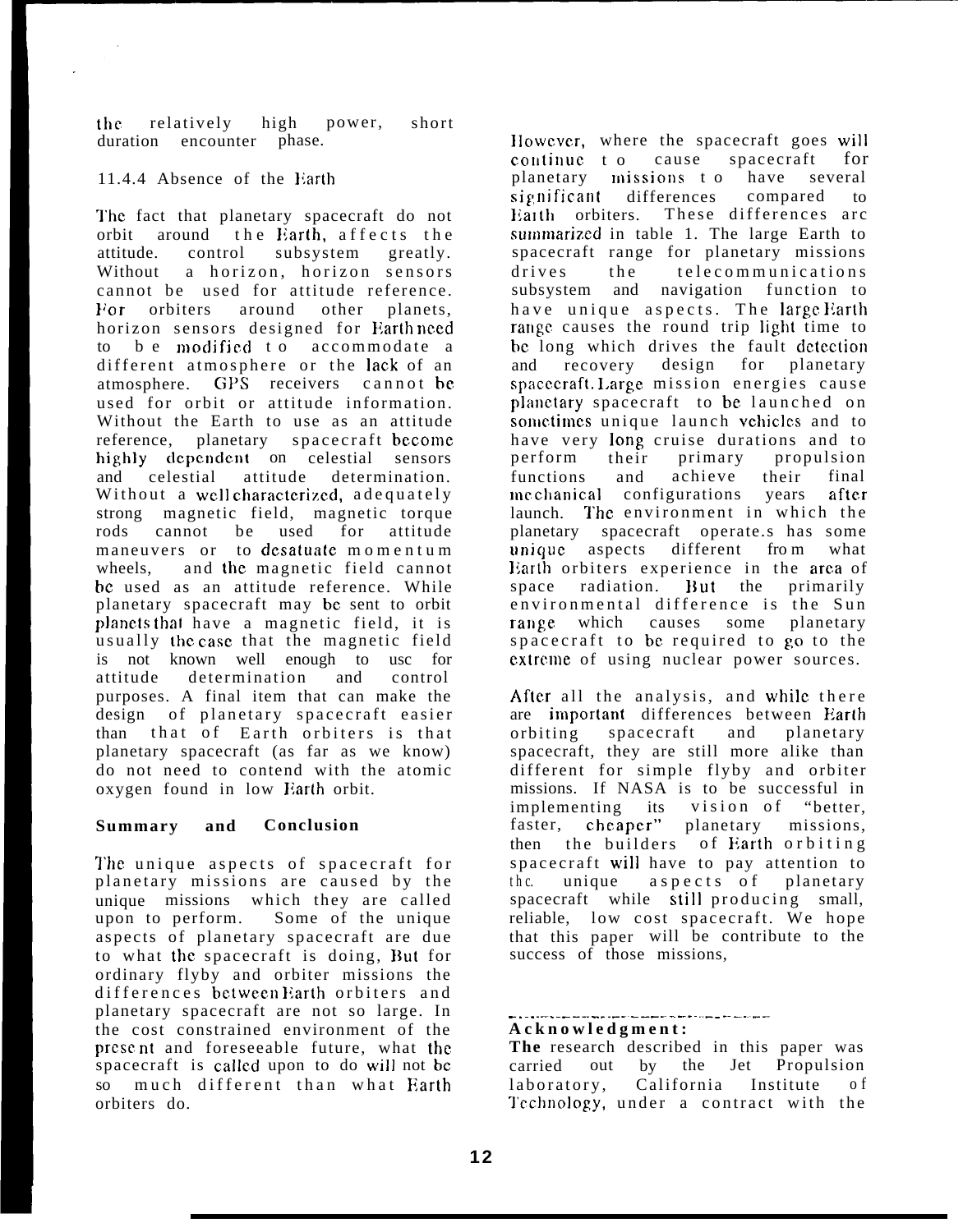**National** Aeronautics and Space Administrati on. The review and contributions of many individuals at J} 'I. is acknowledged, especially Guy Spitale, Phil Garrison and Jim McDanell for their contributions in  $th \rho$ respective environments, propulsion and The review and navigation areas. comments by Jerry Adams, Hughes Space & Communications Group; Rick Fleeter Aero AstroCorp. are also greatly appreciated.

### References

Observer Spacecraft  $\bf{1}$ Mars Requirements, Mars Observer Project Document 642-500 Rev B, JPL D 1704 Rev B, 5123/89, page 5-17.

 $2)$ Deep Space Network/Flight Projects Interface Design Handbook, JPL Document 810-5, Rev D.

Garrison, P., and Stocky, J.,  $3)$ "Future Spacecraft l'repulsion", Journal of Propulsion and Power, Vol. #4, Number 6, November-December 1988, pages 520-525.

Cassini Project Mission Plan. 4) March 12, 1993, PD 699-100-2 Rev B, JPL D 5564 Rev B.

 $5)$ Stachle, R.L. et. al., "Pluto Mission Incorporating Advanced  $l$ 'regress: Technology", Proceedings of the 7th Annual AIAA/Utah State University Satellites, Conference on Small September 13-16, 1993.

Garrison, F'., and Jennings, C., 6) "1'repulsion" Systems for long Life Autonomous Spacecraft", AIAA/SAE/ASME/ASEE  $28th$ Joint Propulsion Conference, July 6-8, 1992, Nashville Tennesee.

Mars Oberver Loss of Signs]:  $7)$ Special Review Board Final Report, J }'1. Publication 93-28. November 1993.

8) "Cassini Orbiter Functional Requirement for Design Criteria for Temperature Control", Cassini ~'reject Document 3-210, Revision A,  $2/1$  1/94.

NASA Draft Announcement of  $9)$ Opportunity for Discovery Missions.  $\overline{\text{March}}$   $\overline{1994}$ .

### TABLE 1 COMPARISON OF EARTH AND 1'I.ANMTAR% SPACECRAFT

### EARTH ORBITING SPACECRAFT

### PLANETARY SPACECRAFT

| Somme Launch Window Flexibility           | Fixed Planetary Launch Window                                       |
|-------------------------------------------|---------------------------------------------------------------------|
| Many Missions                             | Some Unique Mission Aspects                                         |
| Well Known Celestial Mechanics            | Some Unique Celestial Mechanics                                     |
| Smalll Earth Range                        | Enormous Earth Range                                                |
| Well Known Telecommunications             | Unique Telecommunications                                           |
| No Significant Round Trip Light Time      | Round Trip light Time Measured in Hours                             |
| Fault Protection Reliant On Ground System | Fault Protection Requires Autonomy Due To<br>Substantial Light Time |
| Well Known Navigation                     | Some Unique Navigation Aspects                                      |
| Standard Launch Vehicles                  | Some Unique Launch Vehicles                                         |
| Mission Delta V Above LEO <- 4200 m/sec   | Mission Delta V Above LEO Up To -100000<br>m/sec                    |
| Short Cruise Duration To Destination      | Long Cruise Duration To Destination                                 |
| Major Propplskin EEvents Early            | Major Propulsion Events Late                                        |
| Final Deploymentss Elarly                 | Final Deployments late                                              |
| Well Known Radiation Environment          | Some Unique Radiation Environment                                   |